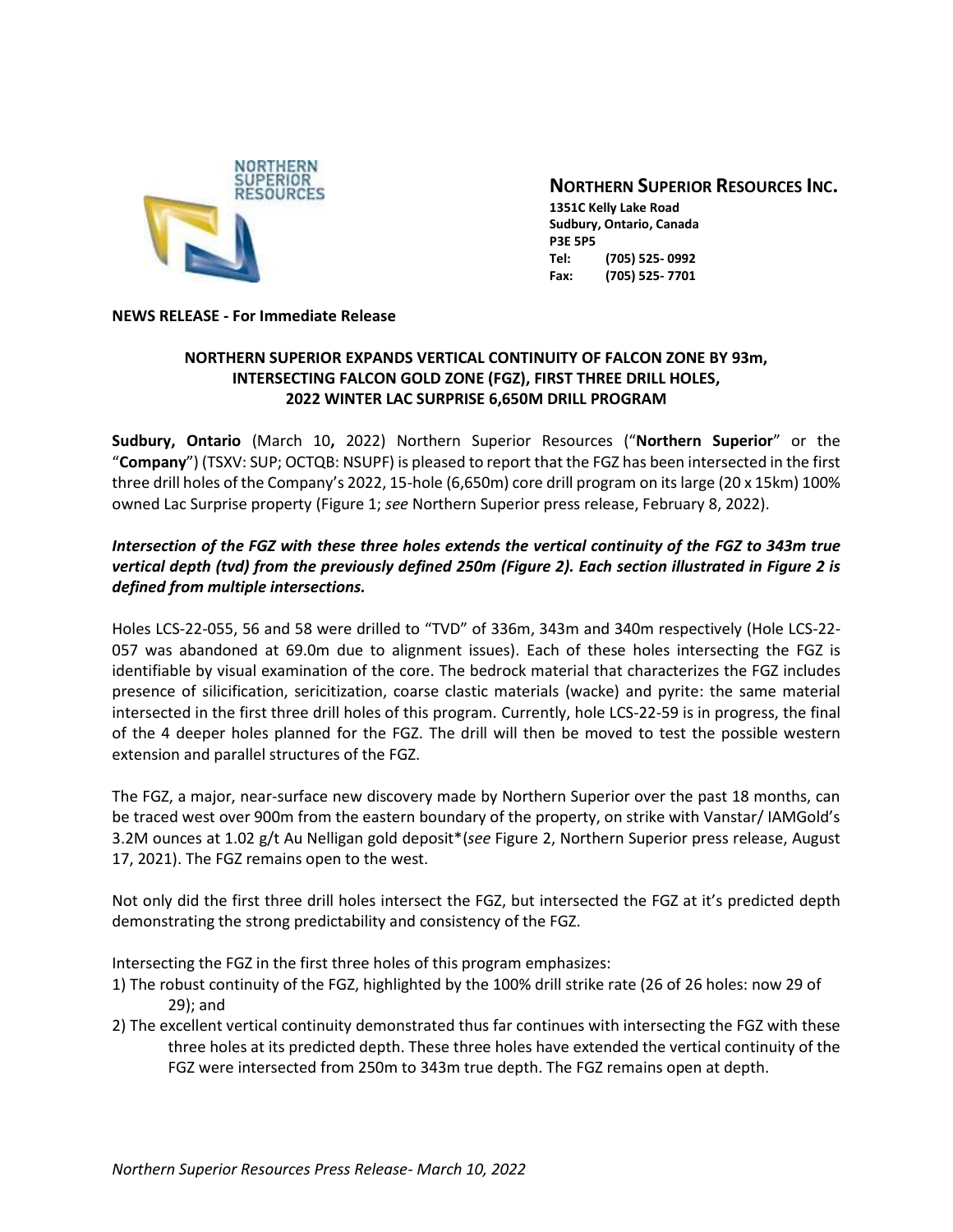**Dr. T.F. Morris, President and CEO states:** "The FGZ continues to impress with its robust consistency and continuity. These first three holes of this 6,650m drill program has already met one of the programs key objectives, extending the depth of the FGZ. The second part of this objective was to test for higher grade mineralization at depth, and we look forward to receiving associated assay results to see if in fact this occurs. Due to long turnaround times at the assay labs, we felt it important to share this preliminary information with our shareholders."

"We are also looking very much forward to seeing if the other two objectives of this program are met as drilling continues: a) to explore the possibility of the westward extension of the FGZ; and b) to determine if a parallel gold-bearing structure exists south of the FGZ."



**Figure 1.** Location, first three drill collars and traces, 2022 core drill program.



**Figure 2.** Vertical cross sections illustrating the projected extension of the Falcon Gold Zone to surface, first three drill holes, 2022 winter drill program. Section 1: LCS22-055 (336m); Section 2: LSC22-056 (343m); Section 3: LCS22-058 (340m)(*see* Figure 1 for collar locations).

# **The FGZ:** *Proven Robust Lateral and Vertical Continuity*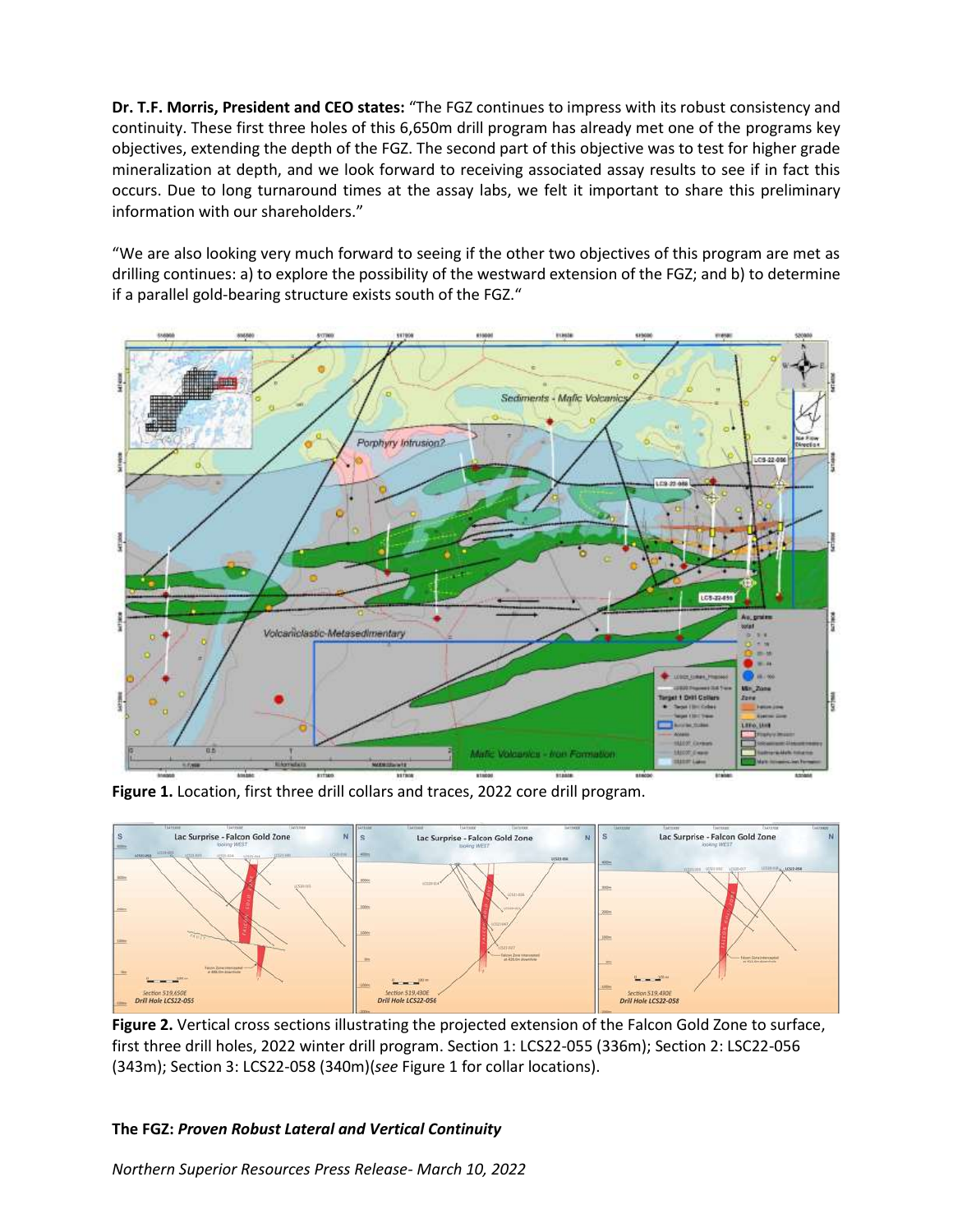# *Lateral Continuity*

The FGZ has demonstrated excellent lateral continuity thus far, with over 900m of strike length defined. All 26 holes drilled in 2021 successfully intersected the FGZ, highlighting its remarkable consistency and predictability (Figure 3). **Multiple holes** drilled within the 900m of strike length defined **assayed over 1.00 g/t Au** (Figure 3).



**Figure 3.** Highlighted drill intersections with gold values >1.0g/t Au, Falcon Gold Zone highlighting lateral continuity with remarkable consistency and predictability.

# **Potential for Higher Grades at Depth**

The FGZ's defining characteristics which include presence of silicification, sericitization, coarse clastic materials (wacke) and pyrite are traced along the whole 900m of strike length and to a maximum of 343m depth drilled to date. Prior to this program, higher gold and silver grades within the FGZ are associated with smoky grey quartz veins and silicification often containing molybdenite and pyrite, enveloped within strong sericite-carbonate-pyrite alteration. Selected higher grade intersections are summarized in Table 1.

These higher-grade intervals are showing some good vertical continuity and thus in addition to testing the vertical extent of the FGZ an additional objective of this drill program will be to see if these highergrade intervals expand in either thickness or grade at depth (Figure 4). The higher-grade material is thought to occur between the footwall of the FGZ and the Wacke unit.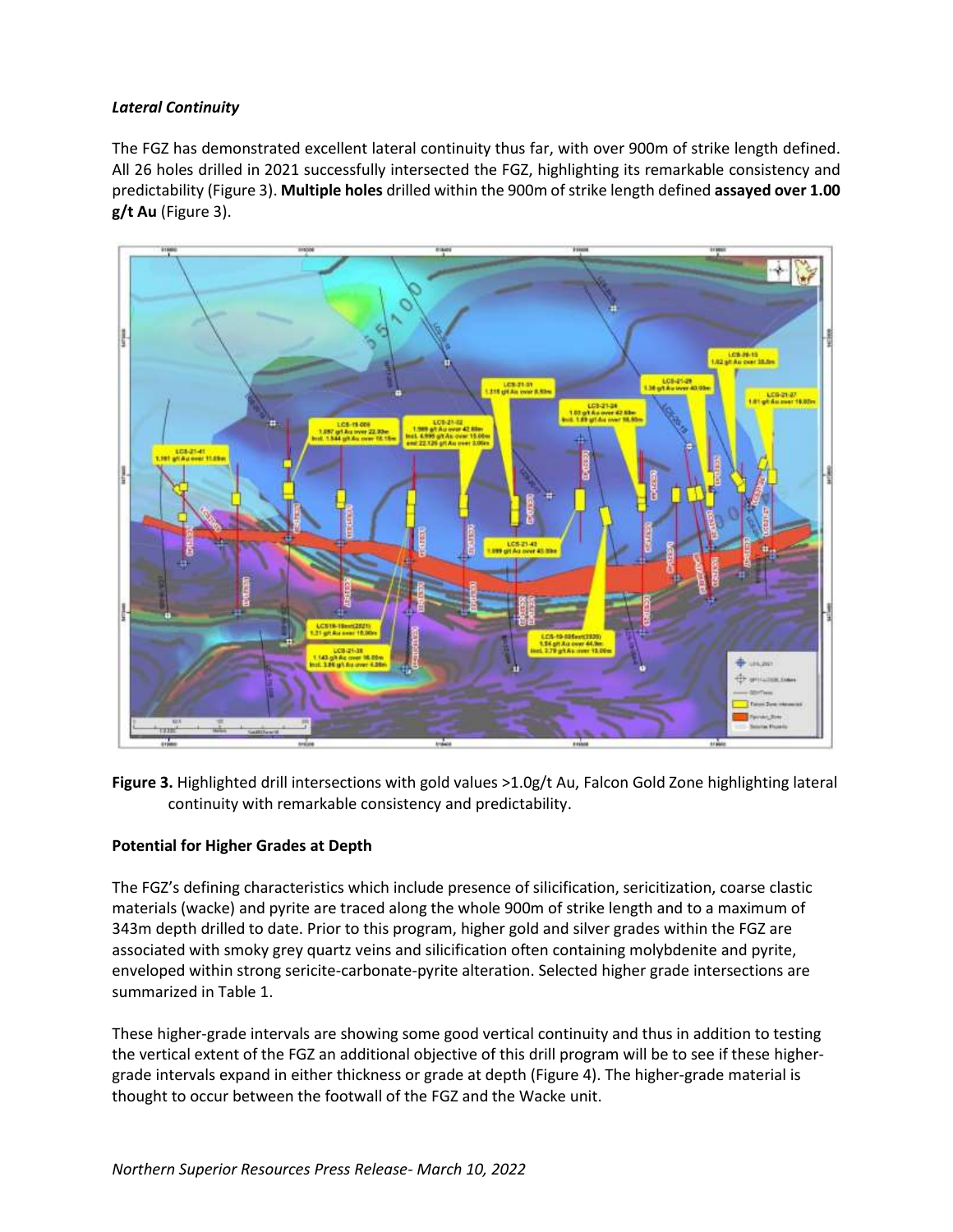| Hole #        | From (m) | To (m) | Length (m) | Au $(g/t)$ | Ag $(g/t)$ |
|---------------|----------|--------|------------|------------|------------|
| LCS20-013     | 186      | 188.6  | 2.6        | 7.70       | 38.96      |
| LCS19-005     | 303.9    | 307    | 3.1        | 15.61      | 6.61       |
| LCS21-024     | 148      | 151    | 3          | 4.50       | 9.13       |
| LCS-21-029    | 306      | 307.5  | 1.5        | 23.80      | 51.70      |
| LCS-21-030    | 234.2    | 237    | 2.8        | 3.84       | 2.07       |
| LCS-21-032    | 145      | 148    | 3          | 22.13      | 18.85      |
| LCS-21-034    | 142      | 145    | 3          | 2.94       | 10.00      |
| LCS-19-010ext | 348      | 351    | 3          | 5.21       | 1.69       |
| LCS-21-035    | 228      | 232    | 4          | 3.86       | 2.05       |
| LCS-21-043    | 102      | 107.5  | 5.5        | 3.91       | 8.03       |
| LCS-21-047    | 262.5    | 265.7  | 3.2        | 4.01       | 9.32       |

**Table 1.** FGZ higher grade intersections. True width is estimated to be between 70 and 85% of core length.





#### **Post Winter Core Drill Program**

In addition to the current core drill program at the FGZ, an extensive and aggressive property wide exploration program is being planned over the larger 20x15km Lac Surprise Property.

Exploration on the Lac Surprise property this year will include: a) the current core drilling program; b) a data compilation report from Orix Geosciences which will include updated bedrock and structural interpretations for the whole Lac Surprise property; c) an extensive summer bedrock mapping and prospecting program covering all areas of the property; and d) a planned IP survey over the Amber area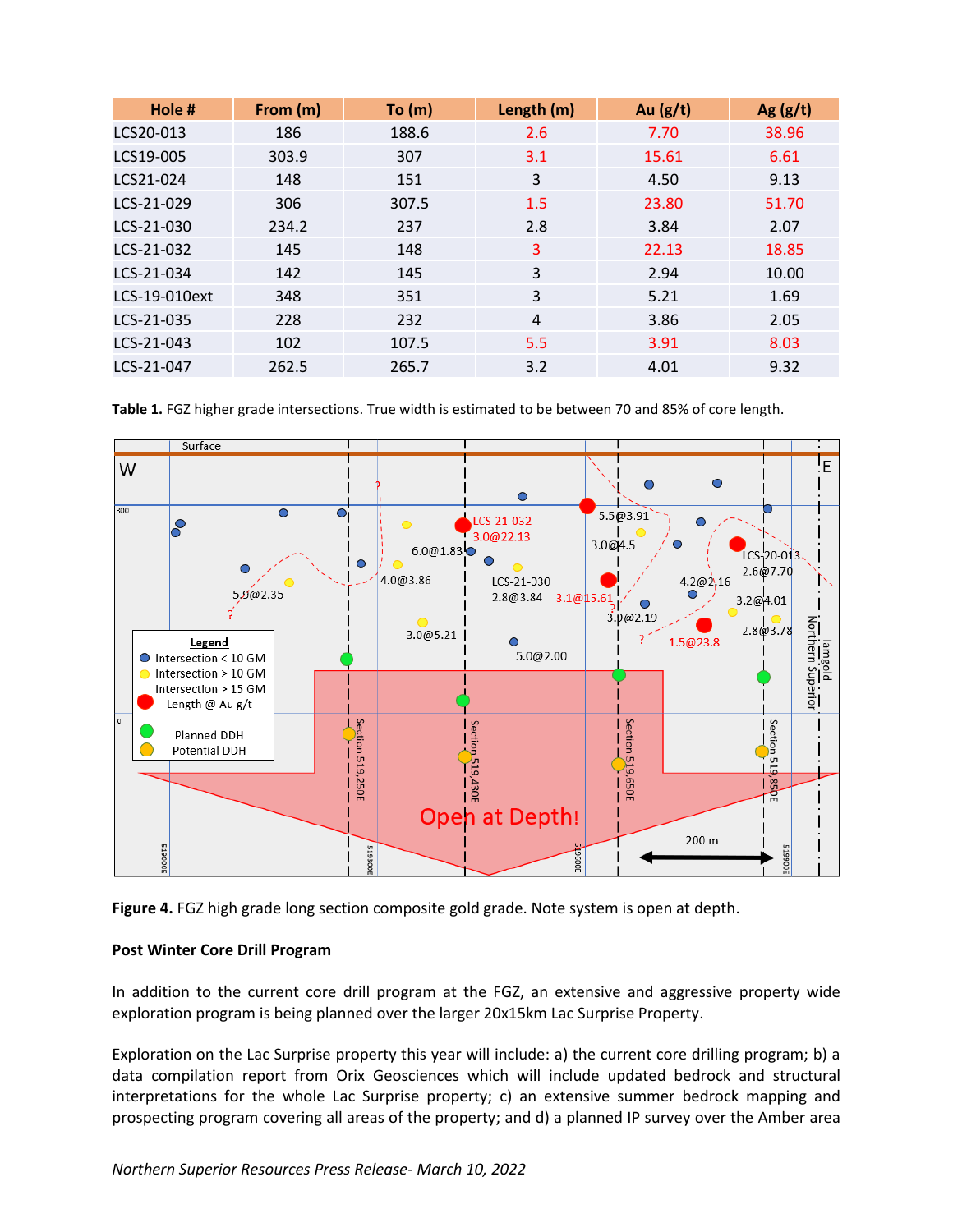of the property in the south. We will update the market in detail on these planned activities in the weeks ahead. We are optimistic that the combined results from all these programs will culminate in several new mineral targets that can be core drill tested later in the year. With approximately 12MM dollars in cash in the Company's treasury, 2021 year end, we are fully funded for a record year of exploration on our properties and look forward to updating the market on our results and progress over the course of 2022."

#### **Qualified Person**

Adrian Lupascu (P.Geo.) is a Qualified Person ("QP") within the meaning of National Instrument 43-101. Mr. Lupascu has reviewed, and approved information disclosed in this press release related to the Lac Surprise program.

Note to readers: Mineralization hosted on adjacent and/or nearby properties is not necessarily indicative of mineralization hosted on the Company's property.

*\*Reference for IAMGOLD/Vanstar's Nelligan 3.2MM Inferred Gold Resource: "Carrier, Alain (M.Sc., P.Geo); Nadeau-Benoit, Vincent (P.Geo); Fauvre, Stéphane (PhD., P.Geo). October 22, 2019. NI 43-101 Technical Report and Initial Resource Estimate for the Nelligan Project, Québec, Canada."*

#### **About Northern Superior Resources Inc.**

The Lac Surprise gold property is one of three key mineral properties 100% owned by Northern Superior. The Company's two other properties (TPK and Croteau Est) also represent regional scale exploration opportunities (*see* Northern Superior Corporate Presentation[, www.nsuperior.com\).](http://www.nsuperior.com/)

Northern Superior is a reporting issuer in British Columbia, Alberta, Ontario and Québec, and trades on the TSX Venture Exchange under the symbol SUP, and the OTCQB Venture Market under the symbol NSUPF.

#### **For Further Information**

Please refer to Northern Superior news available on the Company's website (www.nsuperior.com) and on SEDAR (www.sedar.com) or contact: Thomas F. Morris PhD., P.Geo., FGAC, ICD.D President and CEO Tel: (705) 525 ‐0992 Fax: (7[05\) 525 ‐7701](mailto:info@nsuperior.com) 

e‐mail: info@nsuperior.com

# *Cautionary Note Regarding Forward-Looking Statements*

*This Press Release contains forward-looking statements that involve risks and uncertainties, which may cause actual results to differ materially from the statements made. When used in this document, the words "may", "would", "could", "will", "intend", "plan", "anticipate", "believe", "estimate", "expect" and similar expressions are intended to identify forward-looking statements. Such statements reflect our current views with respect to future events and are subject to such risks and uncertainties. Many factors could cause our actual results to differ materially from the statements made, including those factors discussed in filings made by us with the applicable securities regulatory authorities. Should one or more of these risks and uncertainties, such actual results of current exploration programs, the general risks associated with the mining industry, the price of gold and other metals, currency and interest rate fluctuations, increased competition and general economic and market factors, occur or should assumptions underlying the forward looking statements prove incorrect, actual results may vary materially from those described herein as intended, planned, anticipated, or expected. We do not intend and do not assume any obligation to update these forward-looking statements, except as required by law. Shareholders are cautioned not to put undue reliance on such forward-looking statements.*